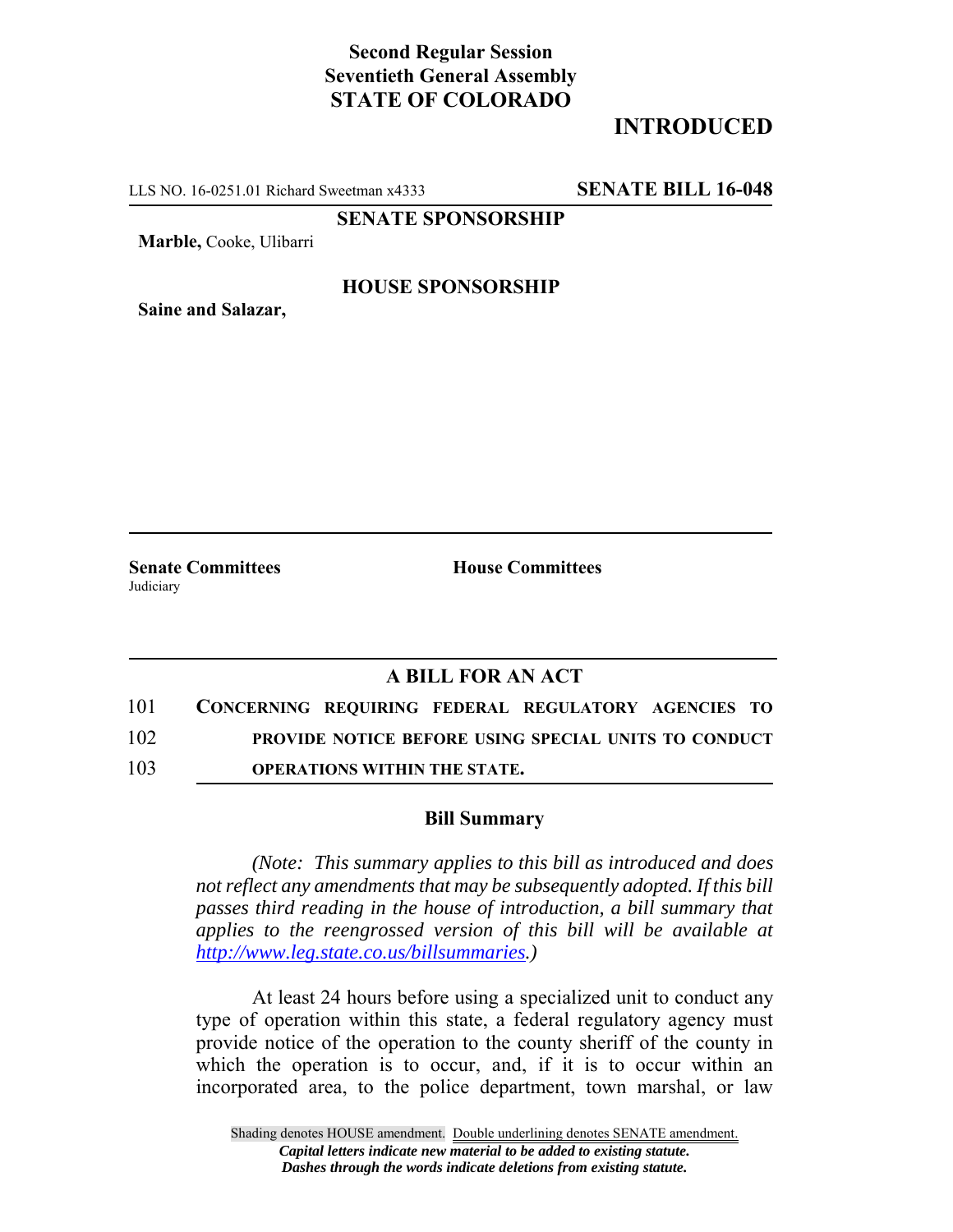enforcement agency of the city or town. The notice must include a copy of the court order that authorizes the specialized unit to conduct the operation.

 *Be it enacted by the General Assembly of the State of Colorado:* **SECTION 1.** In Colorado Revised Statutes, **add** article 116 to title 24 as follows: **ARTICLE 116 Federal Regulatory Agency Operations 24-116-101. Federal regulatory agency - specialized unit - notice - ban - definitions.** (1) AT LEAST TWENTY-FOUR HOURS BEFORE USING A SPECIALIZED UNIT TO CONDUCT ANY TYPE OF OPERATION WITHIN THIS STATE, A FEDERAL REGULATORY AGENCY MUST PROVIDE NOTICE OF 10 AN IMPENDING OPERATION TO THE COUNTY SHERIFF OF THE COUNTY IN WHICH THE OPERATION IS TO OCCUR, AND, IF IT IS TO OCCUR WITHIN AN INCORPORATED AREA, TO THE POLICE DEPARTMENT, TOWN MARSHAL, OR LAW ENFORCEMENT AGENCY OF THE CITY OR TOWN. THE NOTICE MUST INCLUDE A COPY OF THE COURT ORDER THAT AUTHORIZES THE SPECIALIZED UNIT TO CONDUCT THE OPERATION. (2) A FEDERAL REGULATORY AGENCY SHALL NOT USE A SPECIALIZED UNIT TO CONDUCT ANY OPERATION WITHIN THIS STATE, UNLESS THE AGENCY FIRST PROVIDES THE NOTICE REQUIRED BY 19 SUBSECTION (1) OF THIS SECTION. 20 (3) AS USED IN THIS SECTION, UNLESS THE CONTEXT OTHERWISE REQUIRES: **(a) "FEDERAL REGULATORY AGENCY" HAS THE SAME MEANING AS**  "FEDERAL AGENCY" AS SET FORTH IN 40 U.S.C. SEC. 102, BUT DOES NOT INCLUDE THE FOLLOWING FEDERAL AGENCIES AND DEPARTMENTS: